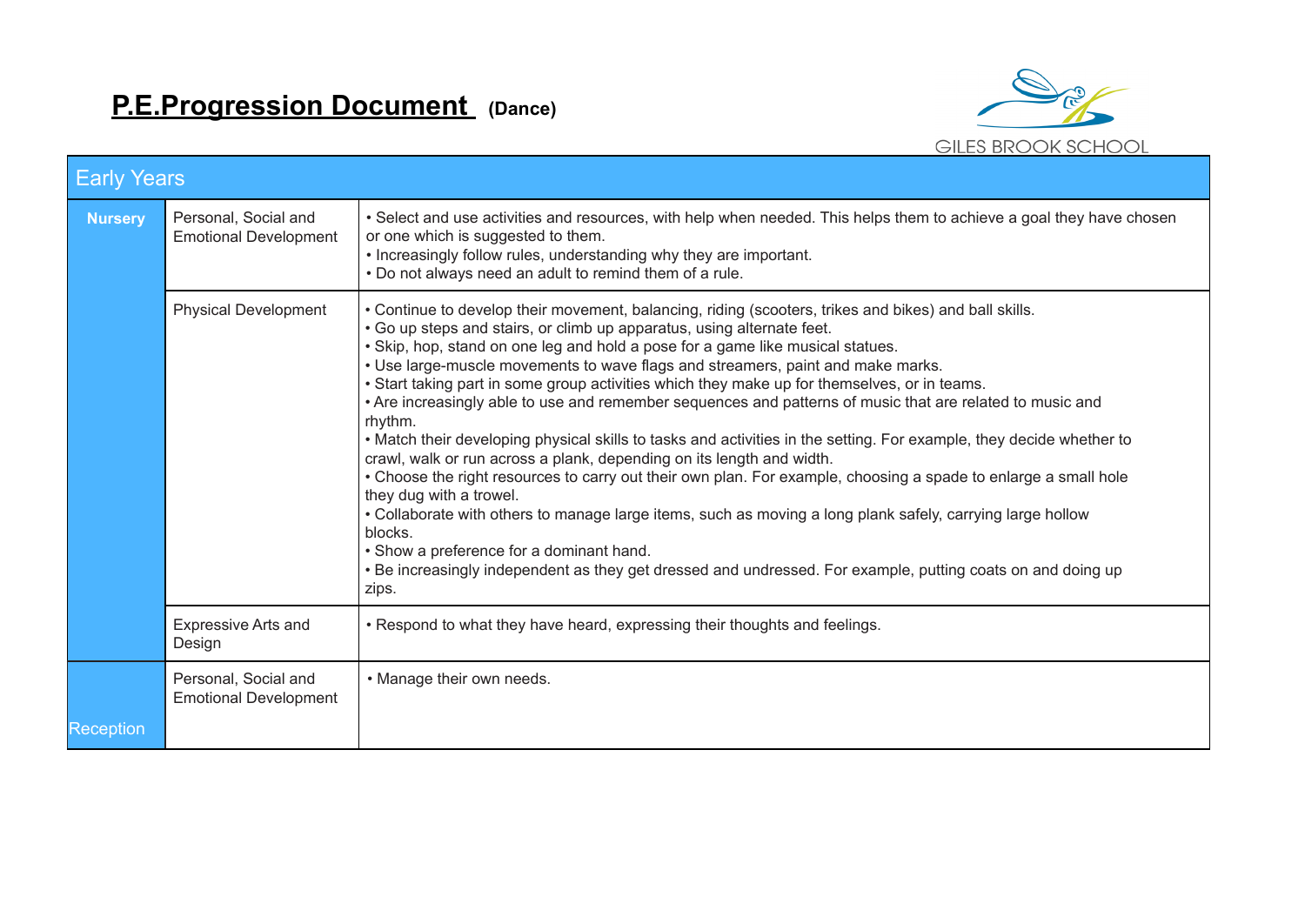|     | <b>Physical Development</b>                                 | . Revise and refine the fundamental movement skills they have already acquired: - rolling - running - crawling - hopping -<br>walking - skipping - jumping - climbing<br>. Progress towards a more fluent style of moving, with developing control and grace.<br>• Develop overall body-strength, balance, coordination and agility needed to engage successfully with future physical<br>education sessions and other physical disciplines, including dance, gymnastics, sport and swimming. • Use their core<br>muscle strength to achieve a good posture when sitting at a table or sitting on the floor.<br>• Combine different movements with ease and fluency.<br>. Confidently and safely use a range of large and small apparatus indoors and outdoors, alone and in a group.<br>• Develop overall body strength, balance, coordination and agility.<br>. Know and talk about the different factors that support overall health and wellbeing: - regular physical activity |
|-----|-------------------------------------------------------------|------------------------------------------------------------------------------------------------------------------------------------------------------------------------------------------------------------------------------------------------------------------------------------------------------------------------------------------------------------------------------------------------------------------------------------------------------------------------------------------------------------------------------------------------------------------------------------------------------------------------------------------------------------------------------------------------------------------------------------------------------------------------------------------------------------------------------------------------------------------------------------------------------------------------------------------------------------------------------------|
|     | <b>Expressive Arts and</b><br>Design                        | • Explore, use and refine a variety of artistic effects to express their ideas and feelings.<br>. Return to and build on their previous learning, refining ideas and developing their ability to represent them.<br>• Create collaboratively, sharing ideas, resources and skills.<br>• Listen attentively, move to and talk about music, expressing their feelings and responses.<br>• Watch and talk about dance and performance art, expressing their feelings and responses.<br>• Explore and engage in music making and dance, performing solo or in groups.                                                                                                                                                                                                                                                                                                                                                                                                                  |
|     | <b>Personal, Social and</b><br><b>Emotional Development</b> | . Be confident to try new activities and show independence, resilience and perseverance in the face of a<br>challenge.<br>. Explain the reasons for rules, know right from wrong and try to behave accordingly.<br>• Manage their own basic hygiene and personal needs, including dressing.                                                                                                                                                                                                                                                                                                                                                                                                                                                                                                                                                                                                                                                                                        |
|     |                                                             | . Work and play cooperatively and take turns with others.                                                                                                                                                                                                                                                                                                                                                                                                                                                                                                                                                                                                                                                                                                                                                                                                                                                                                                                          |
| ELG | <b>Physical Development</b>                                 | . Negotiate space and obstacles safely, with consideration for themselves and others.<br>• Demonstrate strength, balance and coordination when playing.<br>. Move energetically, such as running, jumping, dancing, hopping, skipping and climbing.                                                                                                                                                                                                                                                                                                                                                                                                                                                                                                                                                                                                                                                                                                                                |
|     | <b>Expressive Arts and</b><br><b>Design</b>                 | • Perform songs, rhymes, poems and stories with others, and (when appropriate) try to move in time with<br>music.                                                                                                                                                                                                                                                                                                                                                                                                                                                                                                                                                                                                                                                                                                                                                                                                                                                                  |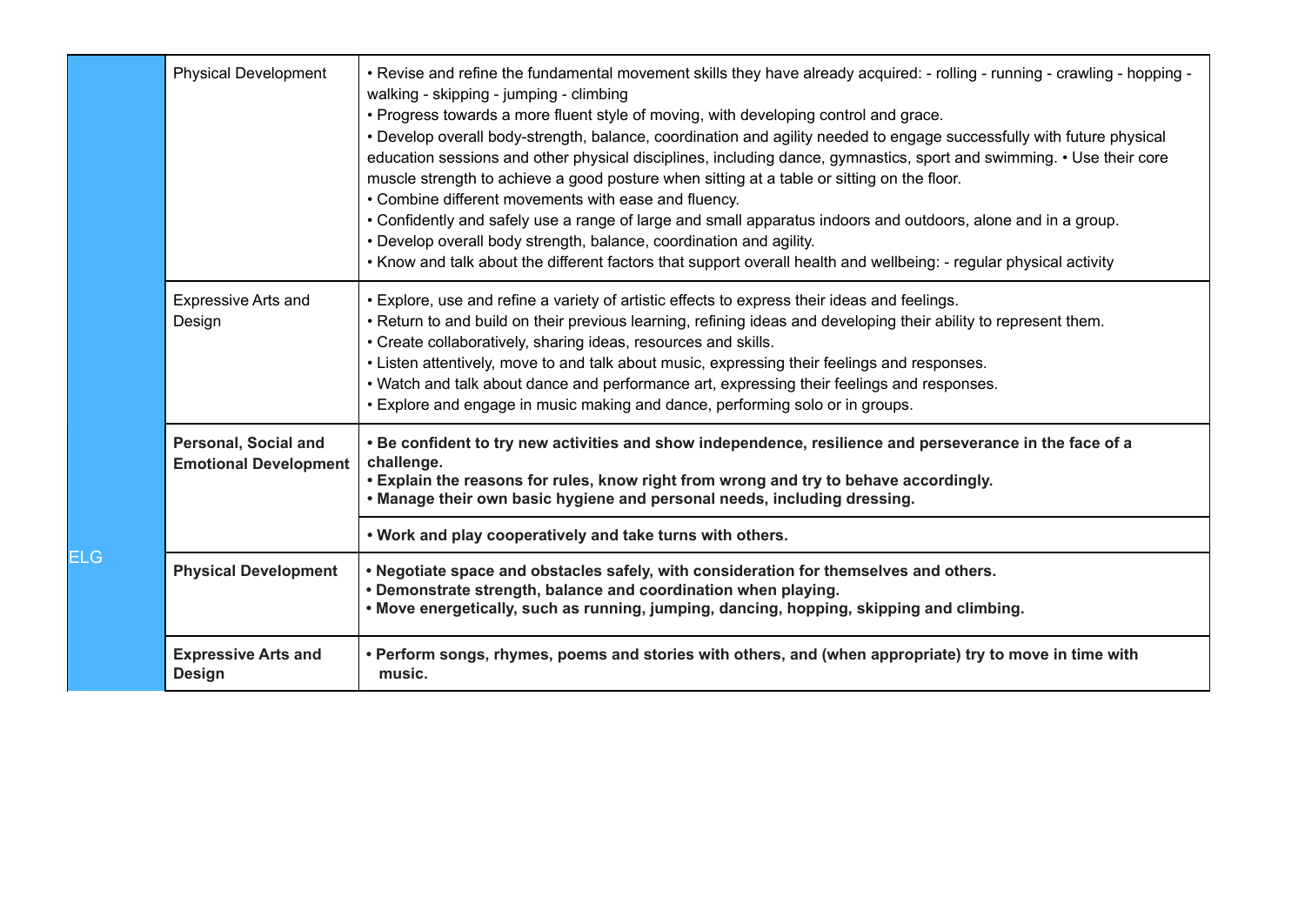| Dance                   |                                                                                                                                                                                                                                                                                                                                                                                    |                                                                                                                                                                                                                                                                                                                                                   |                                                                                                                                                                                                                                                                                                                                                                                                                                                                                                                                                                                                                                                                                                          |                                                                                                                                                                                                                                                                                    |                                                                                                                                                                                                                                                                                                    |                                                                                                                                                                                                                                                                                                    |  |  |
|-------------------------|------------------------------------------------------------------------------------------------------------------------------------------------------------------------------------------------------------------------------------------------------------------------------------------------------------------------------------------------------------------------------------|---------------------------------------------------------------------------------------------------------------------------------------------------------------------------------------------------------------------------------------------------------------------------------------------------------------------------------------------------|----------------------------------------------------------------------------------------------------------------------------------------------------------------------------------------------------------------------------------------------------------------------------------------------------------------------------------------------------------------------------------------------------------------------------------------------------------------------------------------------------------------------------------------------------------------------------------------------------------------------------------------------------------------------------------------------------------|------------------------------------------------------------------------------------------------------------------------------------------------------------------------------------------------------------------------------------------------------------------------------------|----------------------------------------------------------------------------------------------------------------------------------------------------------------------------------------------------------------------------------------------------------------------------------------------------|----------------------------------------------------------------------------------------------------------------------------------------------------------------------------------------------------------------------------------------------------------------------------------------------------|--|--|
|                         | Year 1                                                                                                                                                                                                                                                                                                                                                                             | Year 2                                                                                                                                                                                                                                                                                                                                            | Year 3                                                                                                                                                                                                                                                                                                                                                                                                                                                                                                                                                                                                                                                                                                   | Year <sub>4</sub>                                                                                                                                                                                                                                                                  | Year <sub>5</sub>                                                                                                                                                                                                                                                                                  | Year <sub>6</sub>                                                                                                                                                                                                                                                                                  |  |  |
|                         | Pupils should be taught to:<br>• master basic movements including running,<br>jumping, throwing and catching, as well as<br>developing balance, agility and co-ordination,<br>and begin to apply these in a range of<br>activities<br>• participate in team games, developing simple<br>tactics for attacking and defending<br>• perform dances, using simple movement<br>patterns |                                                                                                                                                                                                                                                                                                                                                   | Pupils should be taught to:                                                                                                                                                                                                                                                                                                                                                                                                                                                                                                                                                                                                                                                                              |                                                                                                                                                                                                                                                                                    |                                                                                                                                                                                                                                                                                                    |                                                                                                                                                                                                                                                                                                    |  |  |
|                         |                                                                                                                                                                                                                                                                                                                                                                                    |                                                                                                                                                                                                                                                                                                                                                   | • use running, jumping, throwing and catching in isolation and in combination<br>. play competitive games, modified where appropriate [for example, badminton, basketball, cricket,<br>football, hockey, netball, rounders and tennis], and apply basic principles suitable for attacking and<br>defending<br>• develop flexibility, strength, technique, control and balance [for example, through athletics and<br>gymnastics<br>• perform dances using a range of movement patterns<br>• take part in outdoor and adventurous activity challenges both individually and within a team<br>• compare their performance with previous ones and demonstrate improvement to achieve their<br>personal best |                                                                                                                                                                                                                                                                                    |                                                                                                                                                                                                                                                                                                    |                                                                                                                                                                                                                                                                                                    |  |  |
| <b>Dance</b><br>Compose | Copy some moves<br>Develop control of<br>movement using:<br>Actions (WHAT) - travel,<br>stretch, twist, turn, jump<br>Space (WHERE) -<br>forwards, backwards,<br>sideways, safely<br>showing an awareness<br>of others<br>Relationships (WHO) -<br>on own and with a<br>partner                                                                                                    | Develop control of<br>movement using:<br>Actions (WHAT) - travel,<br>stretch, twist, turn, jump<br>Space (WHERE) -<br>forwards, backwards,<br>sideways,<br>high, low, safely showing<br>an awareness of others<br>Relationships (WHO) - on<br>own and with a partner<br>by teaching each other 2<br>movements to create a<br>dance with 4 actions | Create dance<br>phrases/dances to<br>communicate an<br>Idea<br>Develop movement<br>using;<br>Actions (WHAT); travel,<br>jump, stillness<br>Space (WHERE); direction<br>Relationships (WHO);<br>duo/solo<br>Dynamics (HOW);<br>explore speed<br>Link phrases to music                                                                                                                                                                                                                                                                                                                                                                                                                                     | Create dance<br>phrases/dances to<br>communicate an<br>Idea<br>Develop movement<br>using;<br>Actions (WHAT); travel,<br>turn, gesture, jump,<br>stillness<br>Space (WHERE);<br>formation, direction and<br>levels<br>Relationships (WHO);<br>whole group/duo/solo,<br>unison/canon | Create longer, challenging<br>dance phrases/dances<br>Select appropriate<br>movement material to<br>express<br>ideas/thoughts/feelings<br>Develop movement<br>using;<br>Actions (WHAT); travel,<br>turn, gesture, jump,<br>stillness<br>Space (WHERE);<br>formation, direction,<br>level, pathways | Create longer, challenging<br>dance phrases/dances<br>Select appropriate<br>movement material to<br>express<br>ideas/thoughts/feelings<br>Develop movement<br>using;<br>Actions (WHAT); travel,<br>turn, gesture, jump,<br>stillness<br>Space (WHERE);<br>formation, direction,<br>level, pathways |  |  |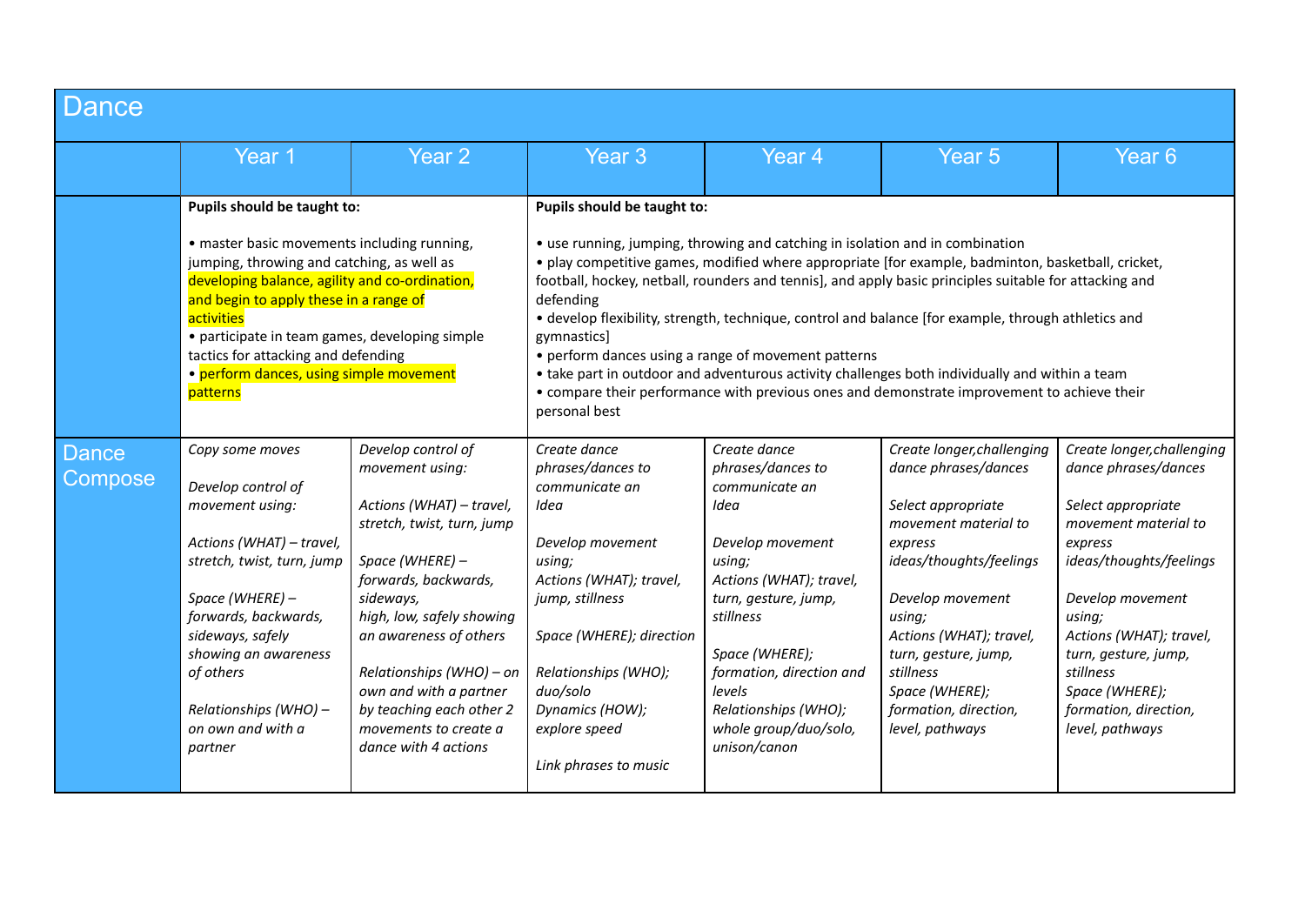|                         | Dynamics (HOW) -<br>slowly, quickly,<br>Use own ideas to<br>sequence dance<br>Sequence and<br>remember a short dance | Dynamics (HOW) -<br>slowly, quickly, with<br>appropriate expression<br>Use own ideas to<br>sequence dance<br>Sequence and remember<br>a short dance |                                                                                                                       | Dynamics (HOW);<br>explore speed, energy<br>Choreographic devices;<br>motif, motif development<br>and repetition<br>Structure a dance phrase,<br>connecting different<br>ideas, showing a clear<br>beginning, middle and<br>end | Relationships (WHO);<br>solo/duo/trio,<br>unison/canon<br>Dynamics (HOW) explore<br>speed, energy<br>(e.g. heavy/light,<br>flowing/sudden)<br>Choreographic devices;<br>motif, motif<br>development, | Relationships (WHO);<br>solo/duo/trio,<br>unison/canon/<br>Contrast<br>Dynamics (HOW) explore<br>speed, energy<br>(e.g. heavy/light,<br>flowing/sudden)<br>Choreographic devices;<br>motif, motif<br>development, |
|-------------------------|----------------------------------------------------------------------------------------------------------------------|-----------------------------------------------------------------------------------------------------------------------------------------------------|-----------------------------------------------------------------------------------------------------------------------|---------------------------------------------------------------------------------------------------------------------------------------------------------------------------------------------------------------------------------|------------------------------------------------------------------------------------------------------------------------------------------------------------------------------------------------------|-------------------------------------------------------------------------------------------------------------------------------------------------------------------------------------------------------------------|
|                         |                                                                                                                      |                                                                                                                                                     |                                                                                                                       | Link phrases to music                                                                                                                                                                                                           | repetition, retrograde<br>(performing motifs in<br>reverse)<br>Link phrases to music                                                                                                                 | repetition, retrograde<br>(performing motifs in<br>reverse)<br>Link phrases to music                                                                                                                              |
| <b>Dance</b><br>Perform | Move spontaneously<br>showing some control<br>and Co-ordination                                                      | Move spontaneously<br>showing some control<br>and Co-ordination                                                                                     | Perform dance to class<br>audience<br>Demonstrate different                                                           | Perform dance to class<br>audience showing<br>confidence                                                                                                                                                                        | Perform dance to an<br>audience showing<br>confidence<br>and clarity of actions                                                                                                                      | Perform dance to an<br>audience showing<br>confidence<br>and clarity of actions                                                                                                                                   |
|                         | Move with confidence<br>when walking, hopping,<br>jumping<br>Move with rhythm in                                     | Show confidence when<br>moving and landing<br>Move with rhythm in the<br>above actions and move                                                     | dance actions - travel,<br>turn, gesture, jump and<br>stillness<br>Demonstrate dynamic                                | Show co-ordination,<br>control and strength<br>(Technical Skills)<br>Show focus, projection                                                                                                                                     | Show co-ordination,<br>control, alignment, flow<br>of energy and strength<br>(Technical Skills)                                                                                                      | Show co-ordination,<br>control, alignment, flow<br>of energy and strength<br>(Technical Skills)                                                                                                                   |
|                         | the above actions<br>Move in time with music<br>Co-ordinate arm and leg<br>actions (e.g. march and                   | in time with music<br>Demonstrate good<br>balance<br>Interact with a partner<br>(e.g. holding hands,                                                | qualities - speed, energy<br>and Continuity<br>Demonstrate use of<br>space - levels, directions,<br>pathways and body | and musicality<br>(Expressive Skills)<br>Demonstrate different<br>dance actions - travel,<br>turn, gesture, jump and                                                                                                            | Show focus, projection,<br>sense of style and<br>musicality (Expressive<br>Skills)                                                                                                                   | Show focus, projection,<br>sense of style and<br>musicality (Expressive<br>Skills)                                                                                                                                |
|                         | clap)                                                                                                                | swapping<br>places, meeting and<br>parting)                                                                                                         | shape<br>Demonstrate different<br>relationships - mirroring,<br>unison                                                | stillness<br>Demonstrate dynamic<br>qualities - speed, energy<br>and Continuity                                                                                                                                                 | Demonstrate a wide<br>range of dance actions -<br>travel,<br>turn, gesture, jump and<br>stillness                                                                                                    | Demonstrate a wide<br>range of dance actions -<br>travel,<br>turn, gesture, jump and<br>stillness                                                                                                                 |